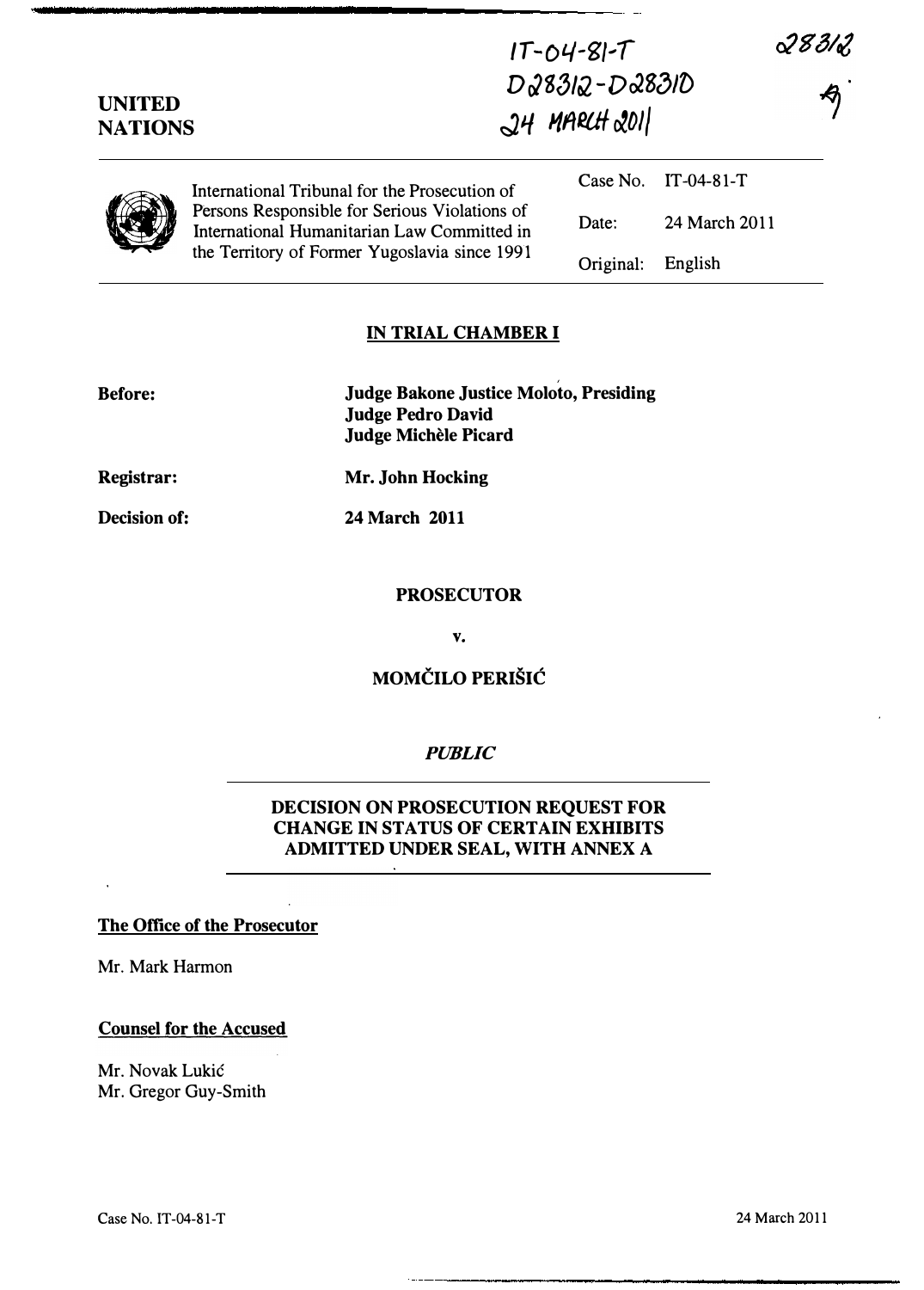TRIAL CHAMBER I ("Trial Chamber") of the International Tribunal for the Prosecution of Persons Responsible for Serious Violations of International Humanitarian Law Committed in the Territory of the former Yugoslavia since 1991 ("Tribunal");

BEING SEISED of the Prosecution "Request for Change in Status of Certain Exhibits Admitted Under Seal, with Annex A", filed confidentially on 21 March 2011 ("Request"), wherein the Prosecution requests that the status of certain exhibits admitted under seal and the relevant portions of transcripts, as identified in Annex A, be changed to public exhibits;<sup>1</sup>

CONSIDERING that the Prosecution has informed the Trial Chamber that the Republic of Serbia will not seek protective measures over the documents listed in Annex A of the Request;<sup>2</sup>

**CONSIDERING** that the Defence does not oppose the Request;<sup>3</sup>

CONSIDERING the general interest in the public nature of the proceedings;

# FOR THE FOREGOING REASONS,

PURSUANT to Rule 54 of the Rules of Procedure and Evidence,

GRANTS the Request;

REQUESTS the Registrar of the Tribunal to reclassify as public the status of the exhibits and to make public the relevant portions of the transcripts identified in Annex A to the Request.

<sup>1</sup>Request, para. 1.

<sup>&</sup>lt;sup>2</sup> Request, para. 1.

<sup>&</sup>lt;sup>3</sup> On 24 March 2011, the Defence communicated informally via email to the Chambers Legal Officer, that it did not oppose the Request and did not intent to file a formal response.